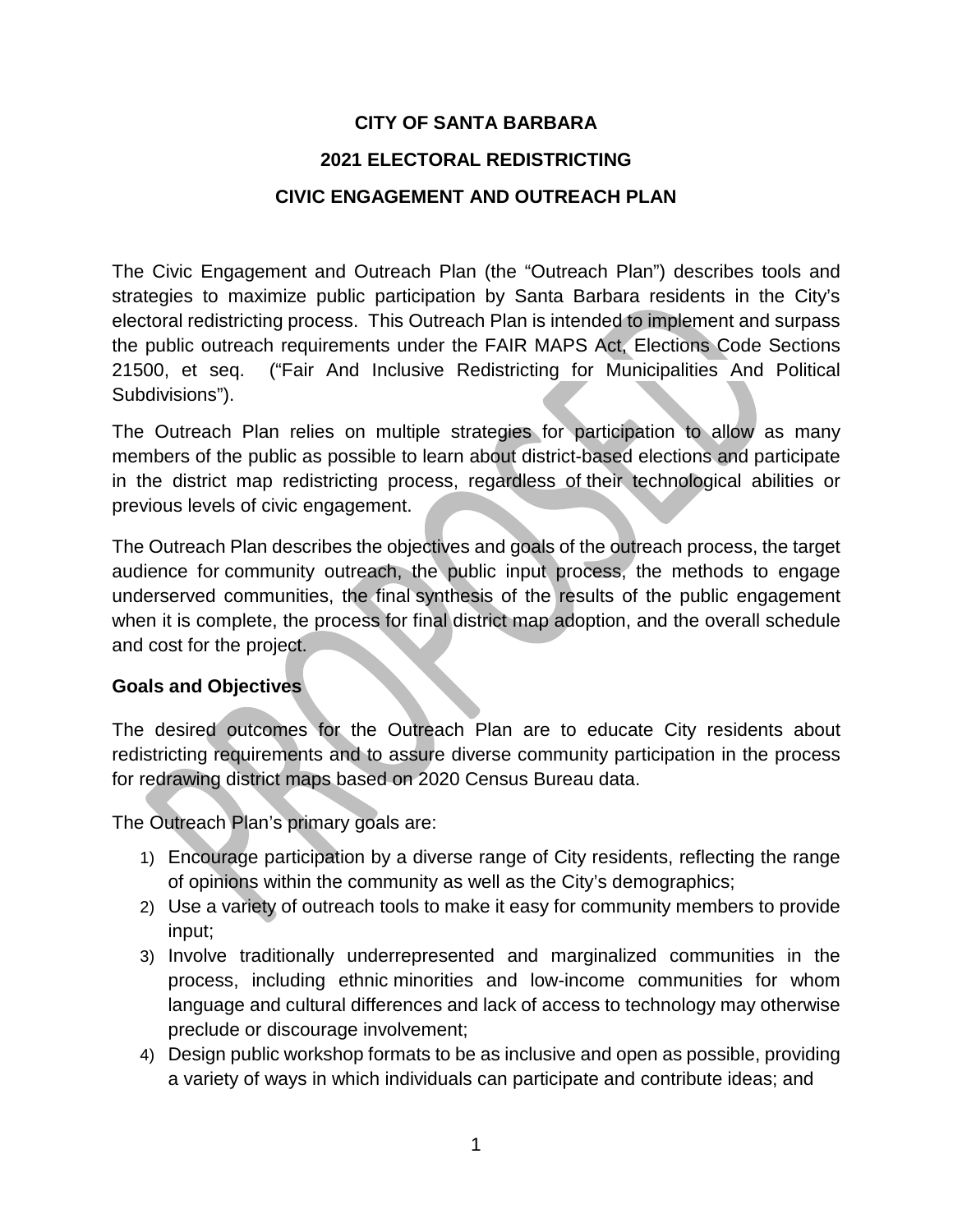5) Proactively seek participation and comments, rather than waiting for individuals and groups to come forward to participate.

The outreach tools and schedule identified below present a series of strategies to achieve these goals.

### **Community Outreach**

The City will provide meeting information to neighborhood associations, public schools, and other relevant cultural and community organizations regarding the redistricting project to build interest in the project, educate people about the need to participate in the redistricting process and encourage participation in mapping events.

Digital outreach efforts will include colored flyers containing text and infographics, a digital QR code and website information, background summaries of the project, and meeting dates and locations. All materials will be available in English and Spanish.

Digital outreach and advertising opportunities include:

Project Website. The project Website will include the following information:

- 1) Background information and meeting materials;
- 2) Calendar of outreach events and public hearings;
- 3) Frequently Asked Questions;
- 4) Link to Mapping Tool provided by National Demographics Corporation;
- 5) Links to video recordings of public workshops and Independent Redistricting Commission hearings;
- 6) Contact information for City staff;
- 7) Instructions on how to submit public comment including a comment box; and
- 8) Sign-up for email list.

A link to the project website will be highly visible on the homepage of the City's website.

Social Media. City staff will utilize its Facebook, NextDoor, and Twitter accounts for the project. City staff will make regular posts on these accounts to update the public about the project including posting meeting dates and sharing background information about the project. Meeting information will be posted as soon as the meeting date is set with reminders posted one week in advance of the meeting and on the day of the meeting.

Emails. The City will distribute information electronically to neighborhood associations and community organizations for inclusion in their newsletters, as well as to individuals who added themselves to the project email list at public events or through the online engagement portal described below.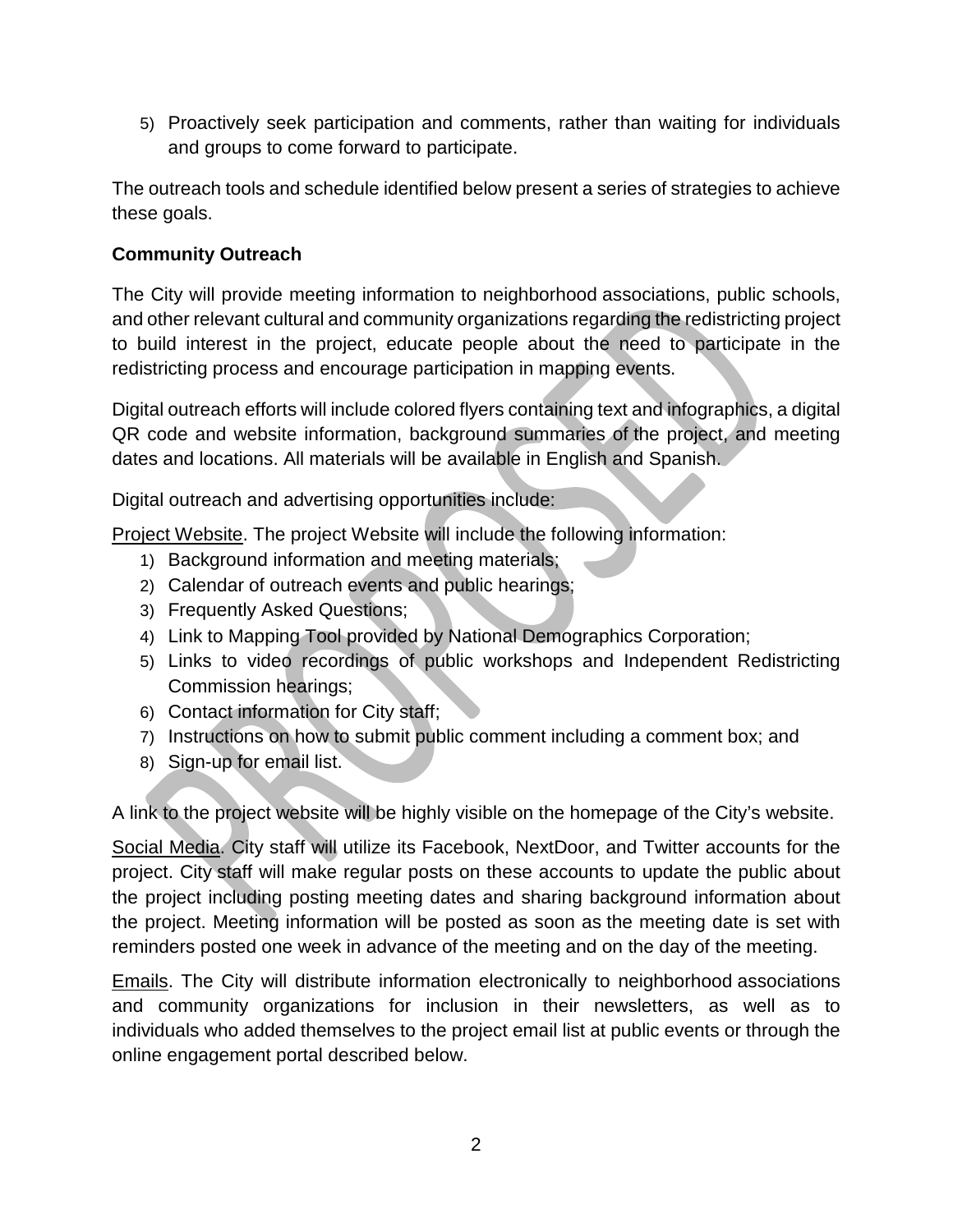Posters and Flyers. The City will prepare posters and flyers and distribute to key businesses, libraries, community centers, and community groups throughout the City, with a particular focus on businesses or destinations frequented by underserved communities, including laundromats, grocery stores, post offices, libraries, recreation centers, and other destinations that serve a broad cross-section of the community. The City will deploy two informational sandwich boards per district in high traffic areas, which will include all project information and a QR code for additional information.

The posters and flyers will educate residents about the redistricting effort, the process of drawing district maps, and identify ways to get involved in the project.

Media Release. The City will prepare press releases that could lead to publication of unpaid news stories in the local news sources, including *Radio Bronco*, the *Independent, Noozhawk*, and *EdHat*.

Paid Print Advertising. The City will place paid advertisements in publications targeting specific demographic groups historically underrepresented, such as ethnic and racial minorities.

City News in Brief. City staff will write an article for the City to place in the City News in Brief. The purpose of the article will be to inform residents about the project, provide a link to the project website, and publish initial outreach dates for the public hearings.

Project Mailing List. City staff will send out periodic project updates, including information about upcoming public meetings, to subscribers of the project mailing list.

## **Independent Redistricting Meeting Information**

The City will hold eight public hearings between the period of September 20, 2021 and March 14, 2022 in order to solicit input from City residents with respect to redistricting based on the new 2020 Census data. While the deadline for adoption of the redistricting maps by the City Council is April 17, 2022, the City plans to hold two introductory hearings in the fall of 2021, and one hearing per district beginning on January 8, 2022.

The first hearing on Monday, September 20, 2021 will focus on introduction of the Independent Redistricting Commission and online mapping tools to the public and an explanation of the redistricting process and timeline. This first meeting will be held virtually and will be accompanied by the prior public outreach described above.

The second hearing will also be held virtually and will occur on Wednesday, October 20, 2021 from 6:00 – 7:30 p.m. The purpose of the second hearing will be to provide training for the online electoral mapping tools and release the preliminary draft maps.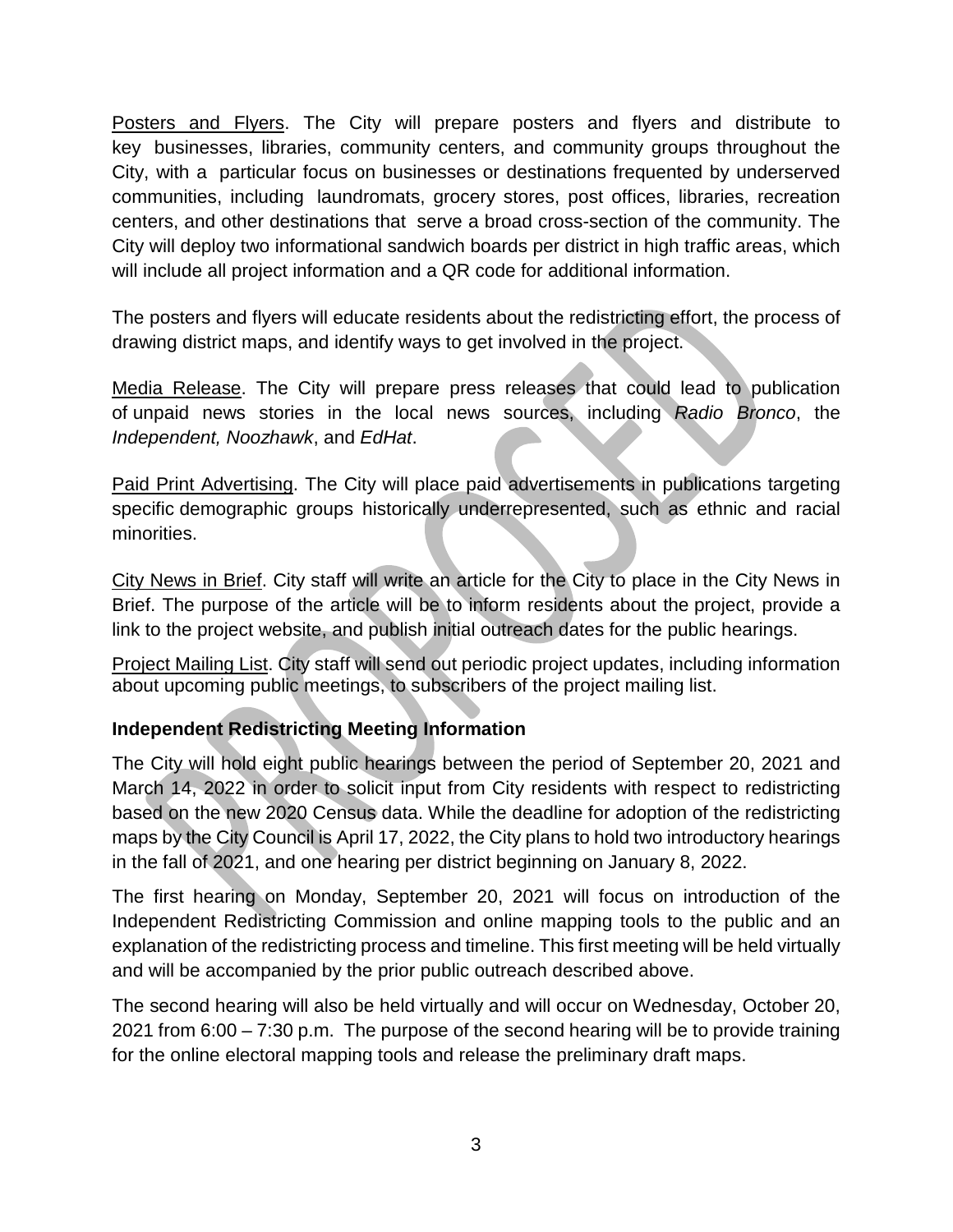The individual District hearings will begin with District 1 at Franklin Elementary School on Saturday, January 8, 2022 from 10:00 - 11:30 a.m. and will conclude with District 6 on Monday, March 14, 2022 at the Carrillo Recreation Center from 6:00 p.m. to 7:30 p.m. The meeting information is summarized in Table 1 below: *Independent Redistricting Meeting Information.* At the conclusion of the individual District hearings and the finalization of the redistricting maps by City staff and National Demographics Corporation, the City Council Redistricting Adoption hearing is scheduled for Tuesday April 12, 2022.

All meetings will be held either in the evening or on the weekend in easy to access City venues. In case of COVID-19 restrictions, the six District based meetings beginning on January 8, 2022 will be held virtually rather than in person. Venues were selected based on district location and ease of access for the public. All venues will be indoors in City or School District facilities. Outdoor venues were found infeasible, as the meetings will occur during the rainy season and some will be in the evening, which could create lighting, audio visual, and temperature issues. All meetings will be recorded and will be posted on the project website for future access. All meetings will be translated into Spanish and American Sign Language. In person meetings will include childcare, and a children's activity areas which will be provided and monitored by City staff or City Volunteers who have been fingerprinted by Livescan. In person meetings will also include light and culturally appropriate refreshments.

| <b>Meeting Type</b>                   | <b>Date</b>            | Location       | <b>Time</b> | <b>Refreshments</b> |
|---------------------------------------|------------------------|----------------|-------------|---------------------|
|                                       |                        |                |             |                     |
| <b>IRC Meeting</b>                    | Wednesday              | Virtual:       | 5:00 p.m.   | <b>NA</b>           |
|                                       |                        | Go             |             |                     |
| IRC will consider and                 | <b>August 25, 2021</b> | To Meeting     | <b>PST</b>  |                     |
| approve the civic                     |                        |                |             |                     |
| engagement plan                       |                        |                |             |                     |
| <b>Introduction</b><br><b>Hearing</b> | Monday                 | Go<br>Virtual: | $6:00$ p.m. | <b>NA</b>           |
| <b>City</b><br>(Before<br>draws       | September 20, 2021     | To Meeting     | $-7:30$     |                     |
| redistricting map)                    |                        |                | p.m. PST    |                     |
| Agenda: Introduce<br>the              |                        |                |             |                     |
| IRC to the community;                 |                        |                |             |                     |
| introduce<br>the<br>online            |                        |                |             |                     |
| electoral mapping tools;              |                        |                |             |                     |
| explain the redistricting             |                        |                |             |                     |
| timeline.<br>and<br>process           |                        |                |             |                     |
| the<br><b>Discuss</b><br>October      |                        |                |             |                     |

| Table 1: Independent Redistricting Meeting Information |  |  |
|--------------------------------------------------------|--|--|
|                                                        |  |  |
|                                                        |  |  |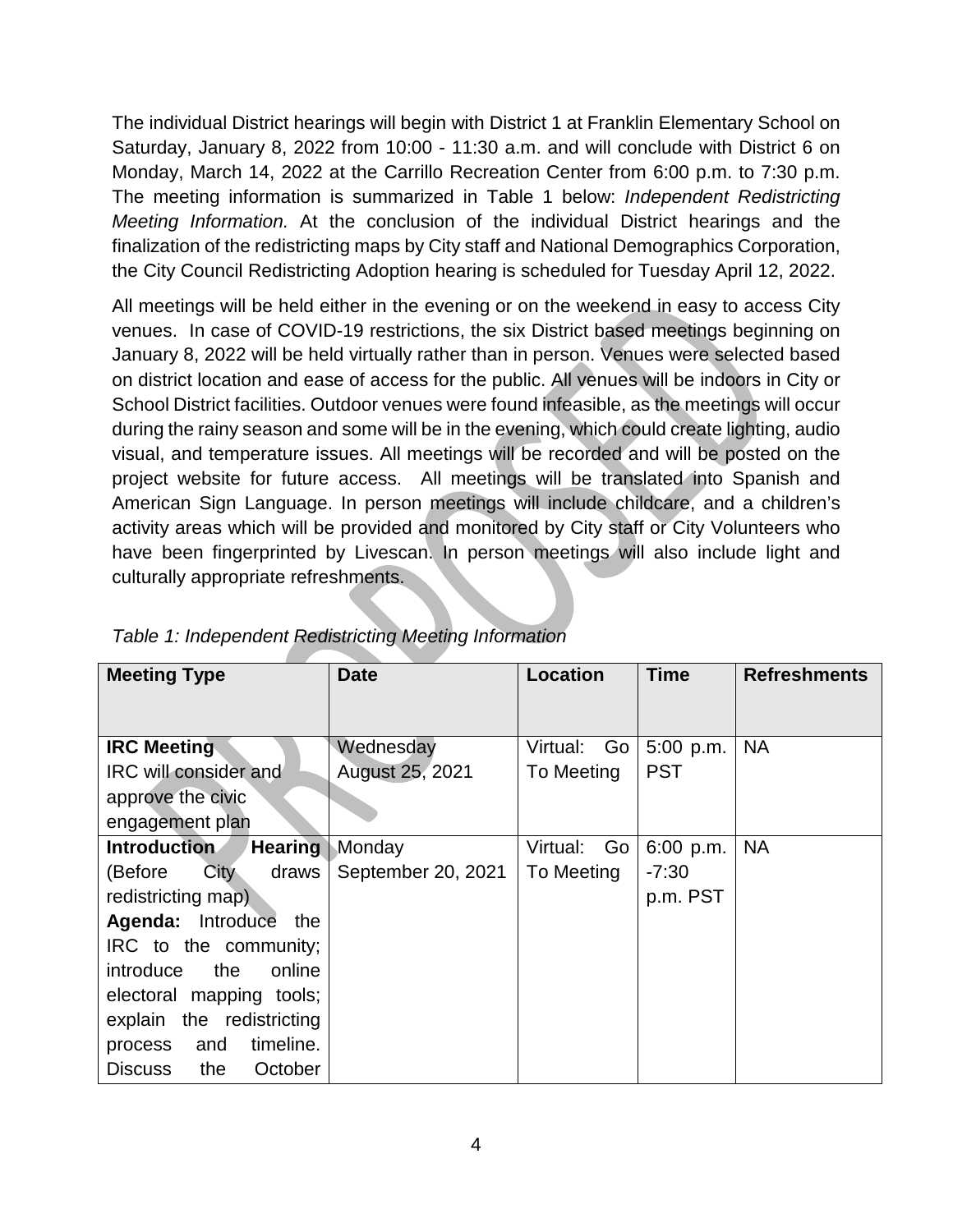| release of the preliminary<br>draft maps.                                                                                                                                                                                             |                                    |                                                      |                                     |                        |
|---------------------------------------------------------------------------------------------------------------------------------------------------------------------------------------------------------------------------------------|------------------------------------|------------------------------------------------------|-------------------------------------|------------------------|
|                                                                                                                                                                                                                                       |                                    |                                                      |                                     |                        |
|                                                                                                                                                                                                                                       |                                    |                                                      |                                     |                        |
| <b>Technical</b><br><b>Training</b><br>&<br><b>Introduction</b><br>Map<br><b>Hearing</b><br>(Before OR after City<br>draws redistricting map)<br>Agenda: Release of the<br>preliminary draft maps;<br><b>Public</b><br>drawing<br>map | Wednesday<br>October 20, 2021      | Virtual:<br>Go<br>To Meeting                         | $6:00 -$<br>7:30 p.m.<br><b>PST</b> | <b>NA</b>              |
| workshop                                                                                                                                                                                                                              |                                    |                                                      |                                     |                        |
| <b>District</b><br><b>Hearing</b><br>$\mathbf 1$<br>(After City draws draft<br>redistricting map)                                                                                                                                     | Saturday<br><b>January 8, 2022</b> | Franklin<br>Elementary<br>School                     | $10:00 -$<br>11:30<br>a.m. PST      | Coffee and<br>Roscones |
| <b>District 2 Hearing (After</b>                                                                                                                                                                                                      | Thursday                           | La Cumbre                                            | $6:00 -$                            | Soda and               |
| draft<br>City<br>draws<br>redistricting map)                                                                                                                                                                                          | <b>January 20, 2022</b>            | Junior High<br>School                                | 7:30 p.m.<br><b>PST</b>             | Chips                  |
| <b>District 3 Hearing</b>                                                                                                                                                                                                             | Saturday<br>February 12, 2022      | Harding<br>Elementary<br>School                      | $10:00 -$<br>11:30<br>a.m. PST      | Coffee and<br>Roscones |
| <b>District 4 Hearing</b>                                                                                                                                                                                                             | Thursday<br>March 3, 2022          | Peabody<br>Elementary<br>School                      | $6:00 -$<br>7:30 p.m.<br><b>PST</b> | Soda and<br>Chips      |
| <b>District 5 Hearing</b>                                                                                                                                                                                                             | Wednesday<br>March 9, 2022         | MacKenzie<br>Park or<br>Hope<br>Elementary<br>School | 6:00-7:30<br>p.m. PST               | Soda and<br>Chips      |
| <b>District 6 Hearing</b>                                                                                                                                                                                                             | Monday<br>March 14, 2022           | Carrillo<br>Recreation<br>Center                     | 6:00-7:30<br>p.m. PST               | Soda and<br>Chips      |
| <b>IRC</b><br>meeting<br>and<br>hearing to deliberate on<br>and adopt redistricting<br>map                                                                                                                                            | Wednesday<br>March 30, 2022        | <b>TBD</b>                                           | <b>TBD</b>                          | <b>NA</b>              |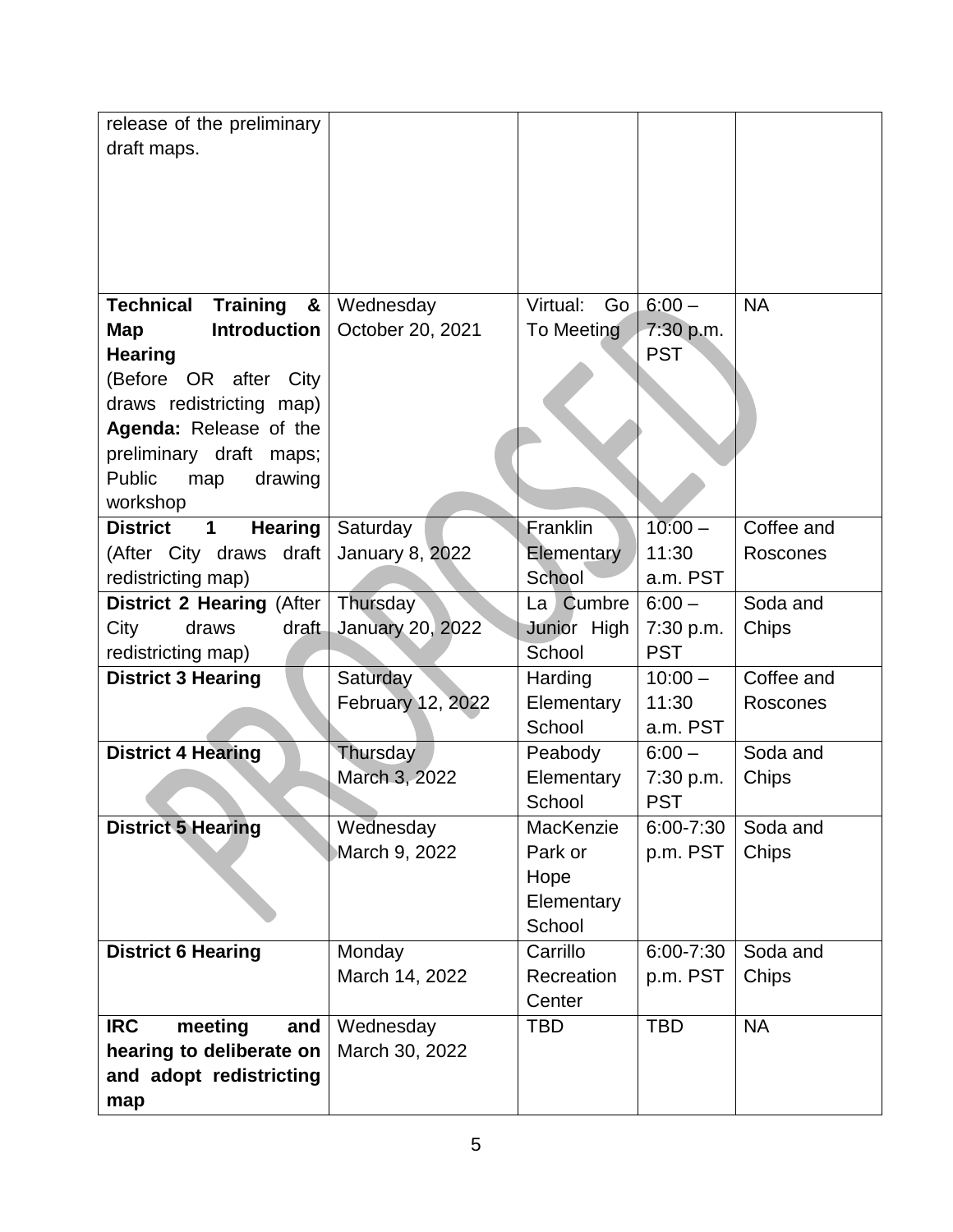| City Council Adoption   Tuesday          | TBD | 3:00 p.m.   NA |  |
|------------------------------------------|-----|----------------|--|
| Hearing The Independent   April 12, 2022 |     | <b>PST</b>     |  |
| <b>Redistricting Commission</b>          |     | Time           |  |
| shall adopt and refer to                 |     | Certain        |  |
| the City Council a                       |     |                |  |
| redistricting map before                 |     |                |  |
| Sunday, April 17, 2022                   |     |                |  |

#### **Summary of Anticipated Costs**

Costs for both virtual meetings and in-person meetings are estimated below. The summary table assumes that two hearings in fall 2021 will be virtual, and the remaining six hearings will be in person. Please see *Table 2: Summary of Hearing Costs* below for more detail. Based on the estimate below, the cost for each virtual meetings would be \$675 and each in person meeting would be \$1,050 each for a total estimate of \$7,650 for the eight scheduled hearings. Staff has included a 10% contingency, which brings the estimate to \$8,415. Costs would be \$5,940, including 10% contingency, if all assumed in person meetings must be held virtually.

| <b>Service</b>                                                    | <b>Estimated Cost per Meeting</b>                                          | <b>Total Cost</b> |
|-------------------------------------------------------------------|----------------------------------------------------------------------------|-------------------|
| Spanish Translation                                               | \$75/hour x 3 hour minimum x<br>8 Meetings                                 | \$1,800           |
| American Sign Language<br><b>Translation</b>                      | \$75/hour x 3 hour minimum x<br>8 Meetings                                 | \$1,800           |
| Childcare                                                         | 12-24 hours (assume 6 in Overhead or Volunteer<br>person meetings)         |                   |
| <b>Childcare Supplies</b><br>(coloring books, puzzles,<br>blocks) | One set for 6 in person<br>meetings, to be sanitized after<br>each meeting | \$150             |
| <b>Snacks and Drinks</b>                                          | \$100/meeting x 6 in person<br>meetings                                    | \$600             |
| <b>Venue Rental</b>                                               | \$150/meeting x 6 in person<br>meetings                                    | \$900             |
| Audio<br>Visual<br>Equipment<br>Rental                            | \$100/meeting x 6 in person<br>meetings                                    | \$600             |

*Table 2: Summary of Hearing Costs*